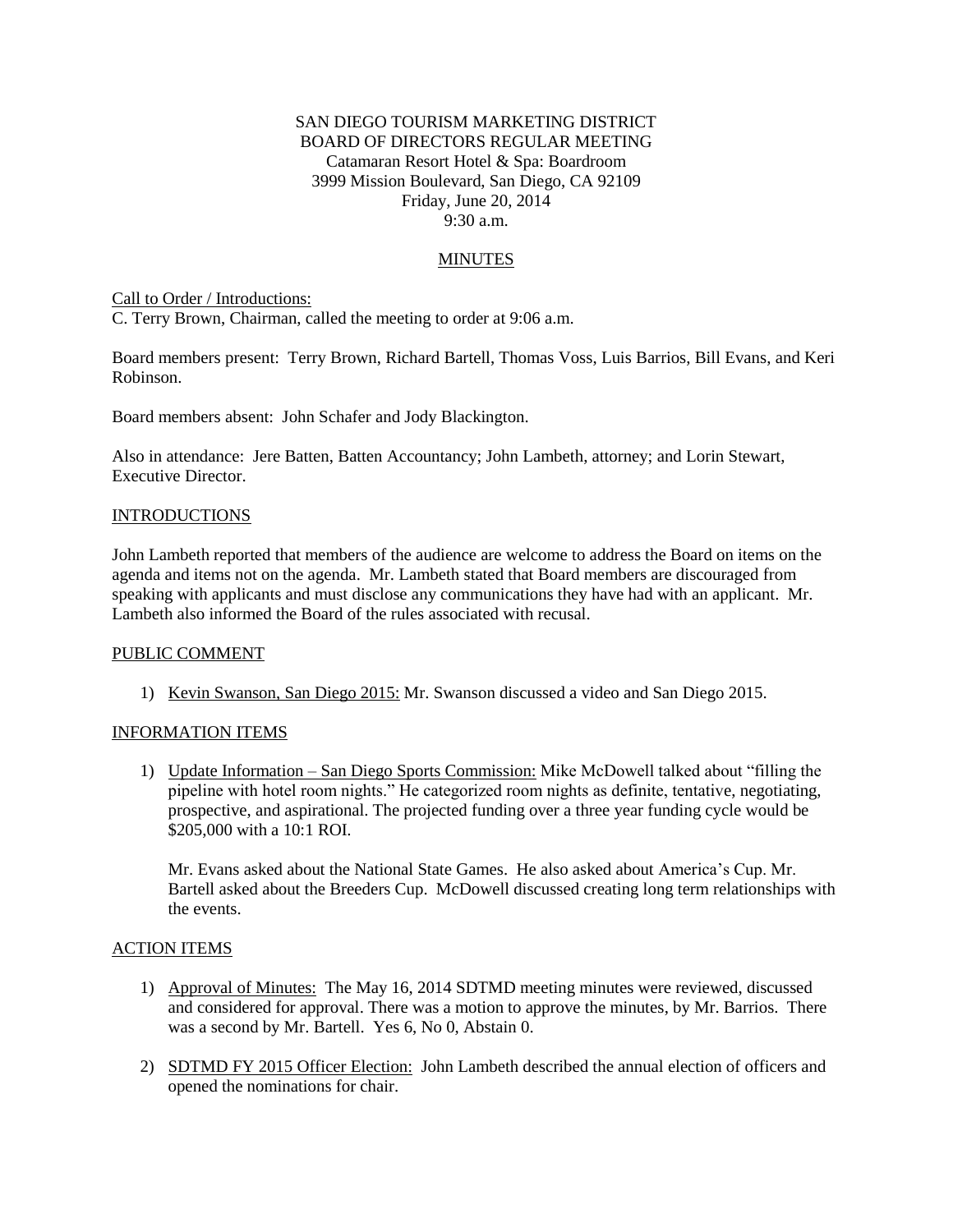Mr. Evans nominated Terry Brown as chair. Mr. Voss seconded. There were no further nominations. There was a unanimous vote in favor of Terry Brown as chair. Yes 6, No 0, Abstain 0.

Mr. Evans nominated Richard Bartell as vice chair. Mr. Voss seconded. There were no further nominations. There was a unanimous vote in favor of Richard Bartell as vice chair. Yes 6, No 0, Abstain 0.

Mr. Barrios nominated Bill Evans as treasurer. Mr. Bartell seconded. There were no further nominations. There was a unanimous vote in favor of Bill Evans as treasurer. Yes 6, No 0, Abstain 0.

Ms. Robinson nominated John Schafer as secretary. Mr. Bartell seconded. There were no further nominations. There was a unanimous vote in favor of John Schafer as secretary. Yes 6, No 0, Abstain 0.

3) RFP Responses – "TMD Hotel Events ROI Analysis", "CPA – Accounting Services", "Communications", "Audit Services": Lorin Stewart described the procurement rules. Mr. Stewart stated that four RFPs were issued. He discussed the publication of the RFPs. He listed the responses to each of the RFPs.

Mr. Evans moved for the ROI analysis to be conducted by San Diego State University. Mr. Bartell seconded. There was a unanimous vote in favor. Yes 6, No 0, Abstain 0.

Mr. Barrios moved for the CPA accounting services to be provided by Batten Accounting. Ms. Robinson seconded. There was a unanimous vote in favor. Yes 6, No 0, Abstain 0.

Mr. Bartell moved for communications to be provided by MJE. Mr. Evans seconded. There was a unanimous vote in favor. Yes 6, No 0, Abstain 0.

Mr. Evans discussed additional outreach. Chairman Brown stated a desire to amend the bylaws to review vendors on a regular cycle.

Audit Services: Mark Tilton, partner with MGO, described their company and their services. Doug Clevenger described services that Redwitz has provided and talked about his firm. Mr. Evans asked about auditing results versus auditing process. David Martin, audit manager with VTD, discussed his firm and proposal.

Mr. Stewart explained that in the renewed district SDTMD will be contracting directly for the vendor performance audits.

Mr. Bartell said that all three firms are well qualified. He asked if the proposals were exclusively for the audit of the financial statements.

Chairman Brown moved approval of Redwitz providing audit services. Mr. Barrios seconded. There was a unanimous vote in favor. Yes 6, No 0, Abstain 0.